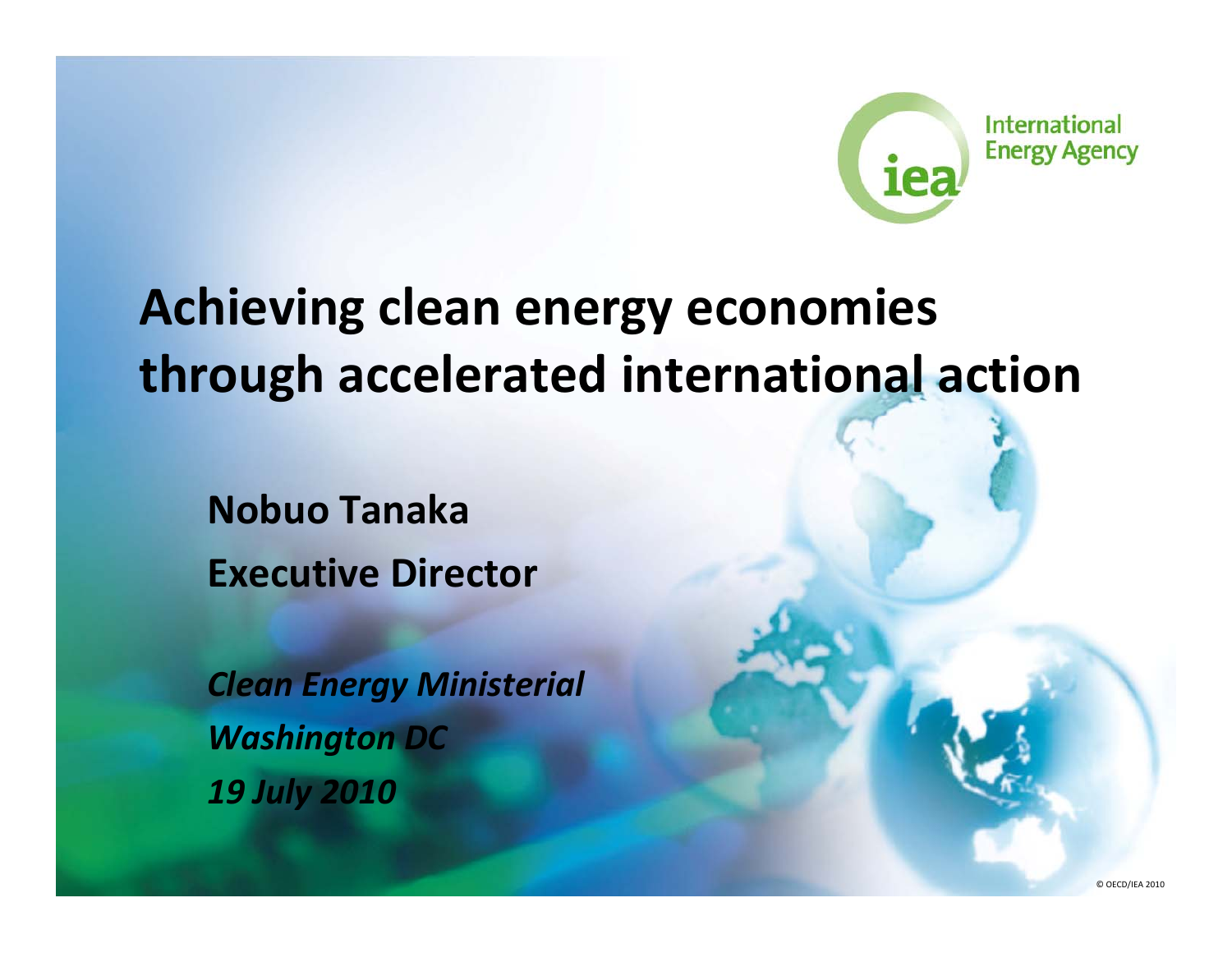

## **World total primary energy supply**



*Major Economies are projected to account for 70% of growth in energy demand and CO2 emissions between now and 2030*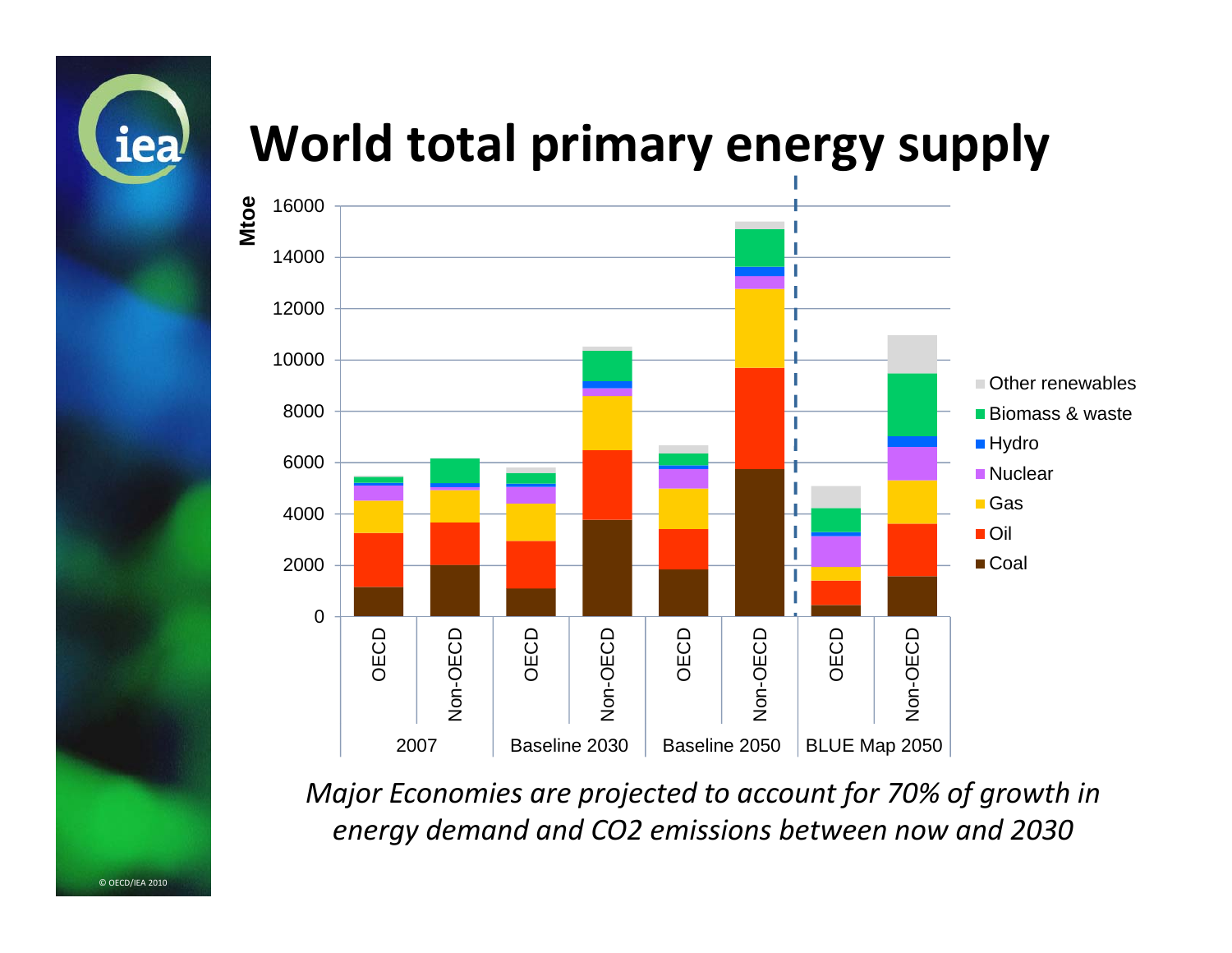

### **A portfolio of technologies is needed to achieve a global energy revolution**



*Efficiency provides 58% of the reductions but CCS reductions, CCS, renewables and nuclear needed in the power sector*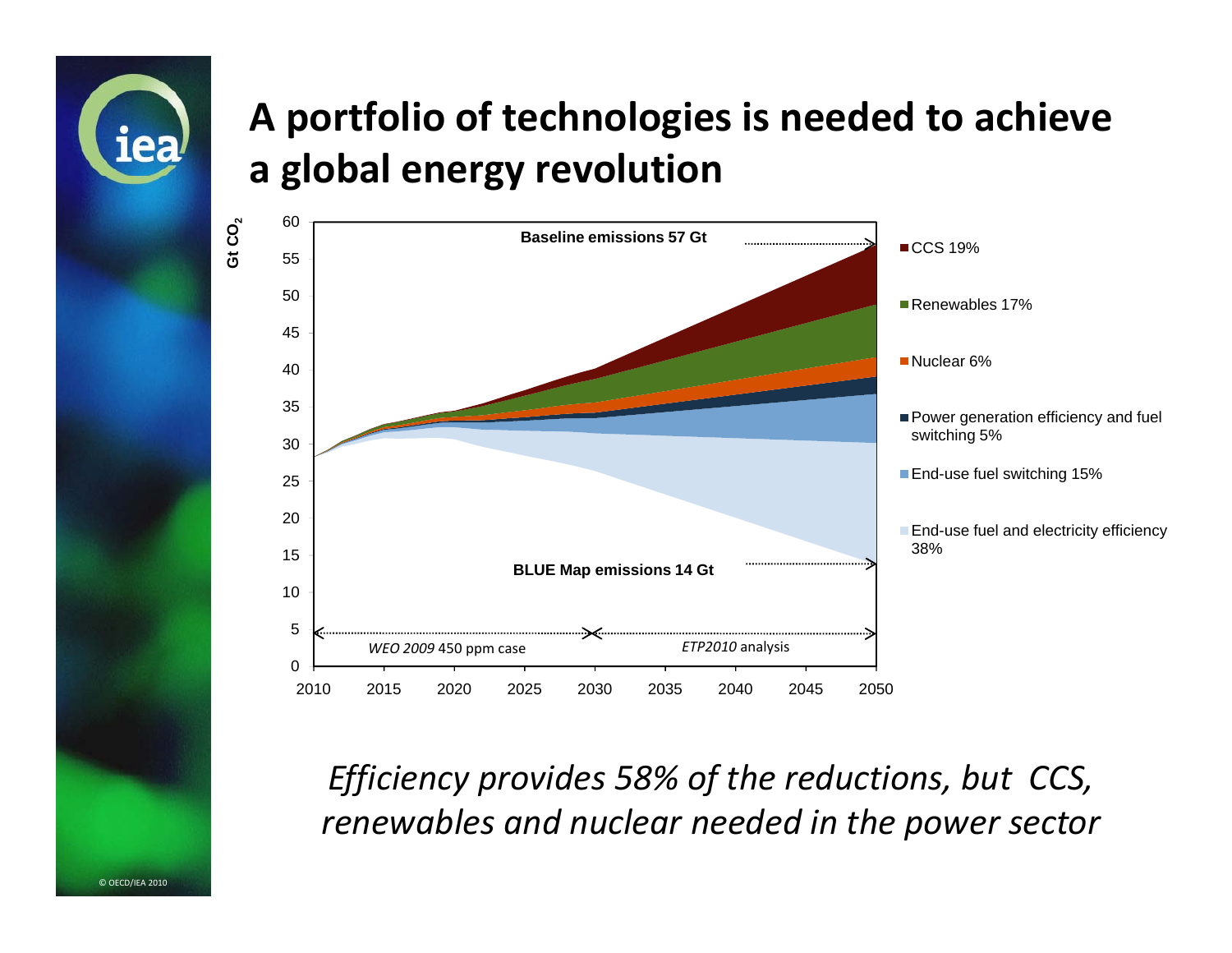

#### **Primary energy demand by fuel and by scenario**



*By 2050, coal, oil and gas demand are all lower than today under the BLUE Map scenario.*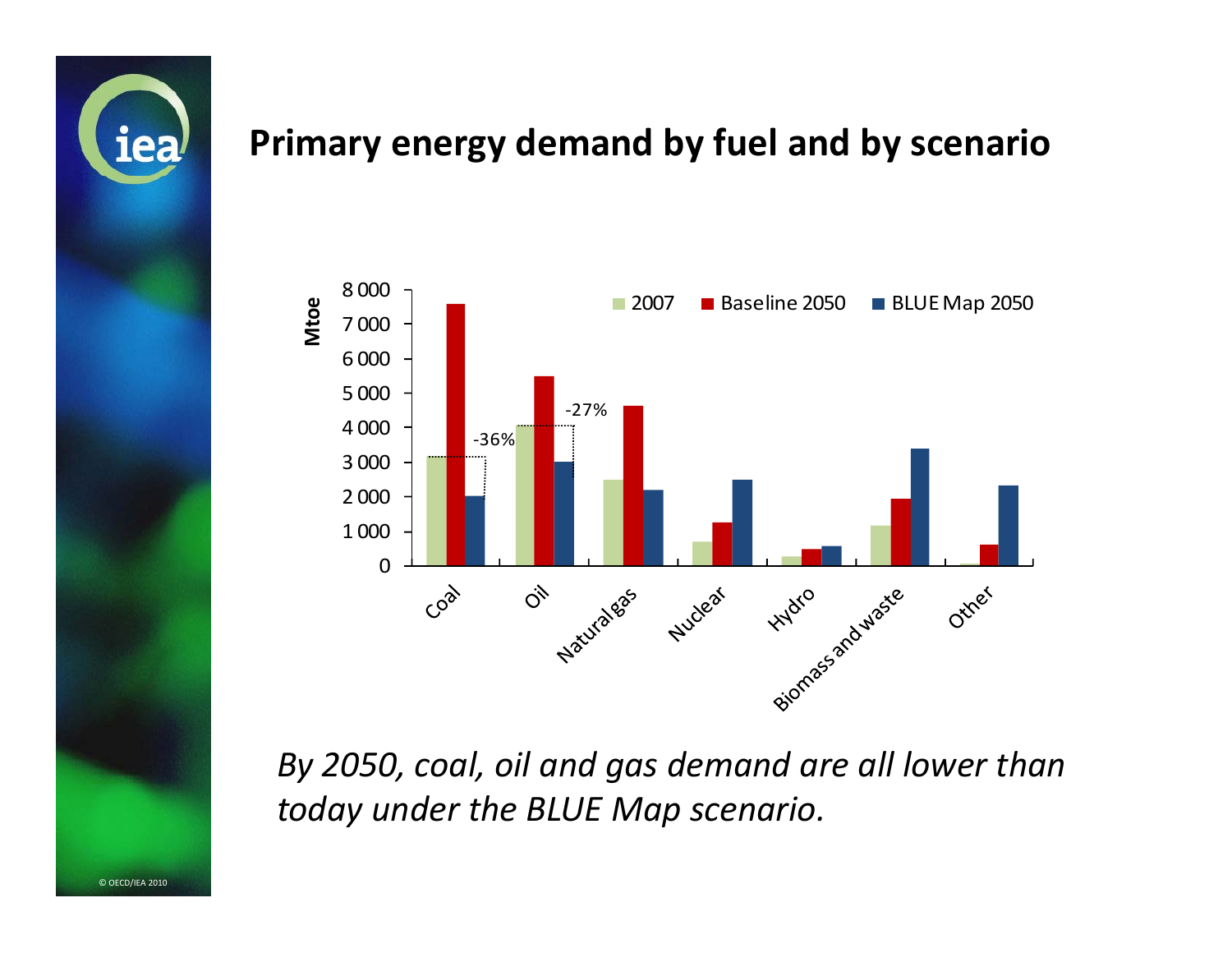

#### **Impact of fossil fuel subsidy phase out, 2011‐2020**



Compared with a baseline of no removal, global phase out of fossil fuel consumption subsidies could reduce energy demand by 5.8% (6.5 mb/d *oil savings) and energy‐related CO2 emissions by 2.4 Gt in 2020.*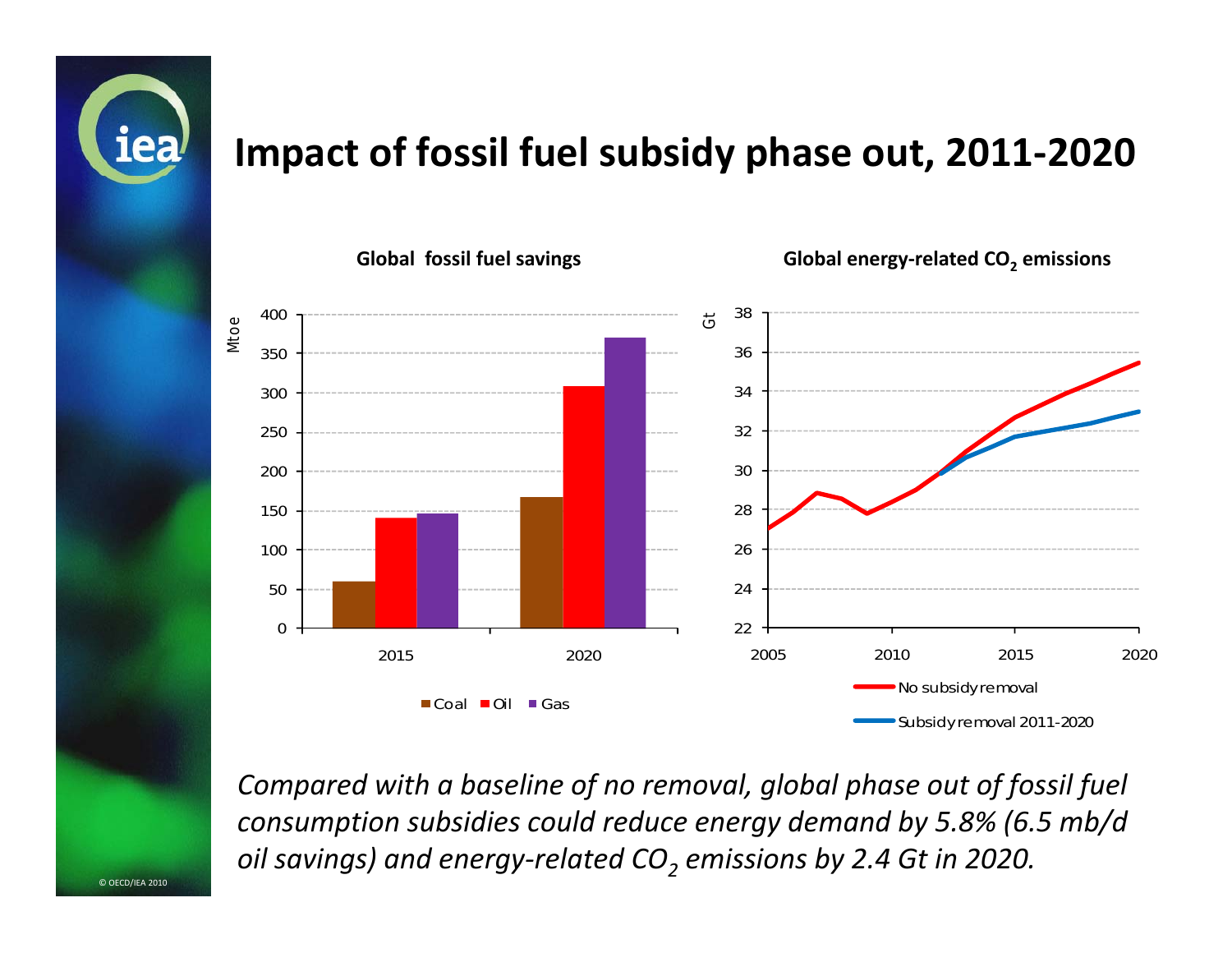

# **Transforming markets for clean energy products**

- **Many successful national case studies for clean energy** market transformation
	- $\bullet$  **CFLs, energy‐efficient motors, solar PV, fuel‐ efficient vehicles**
- **More can be achieved through international collaboration**
	- **Harmonised test protocols and standards for EE products**
	- **Common EE incentives for appliance manufacturers**
	- **Similar solar PV incentives programmes**
	- $\bullet$  $\bullet$  **Coordinated electric vehicle pilot efforts**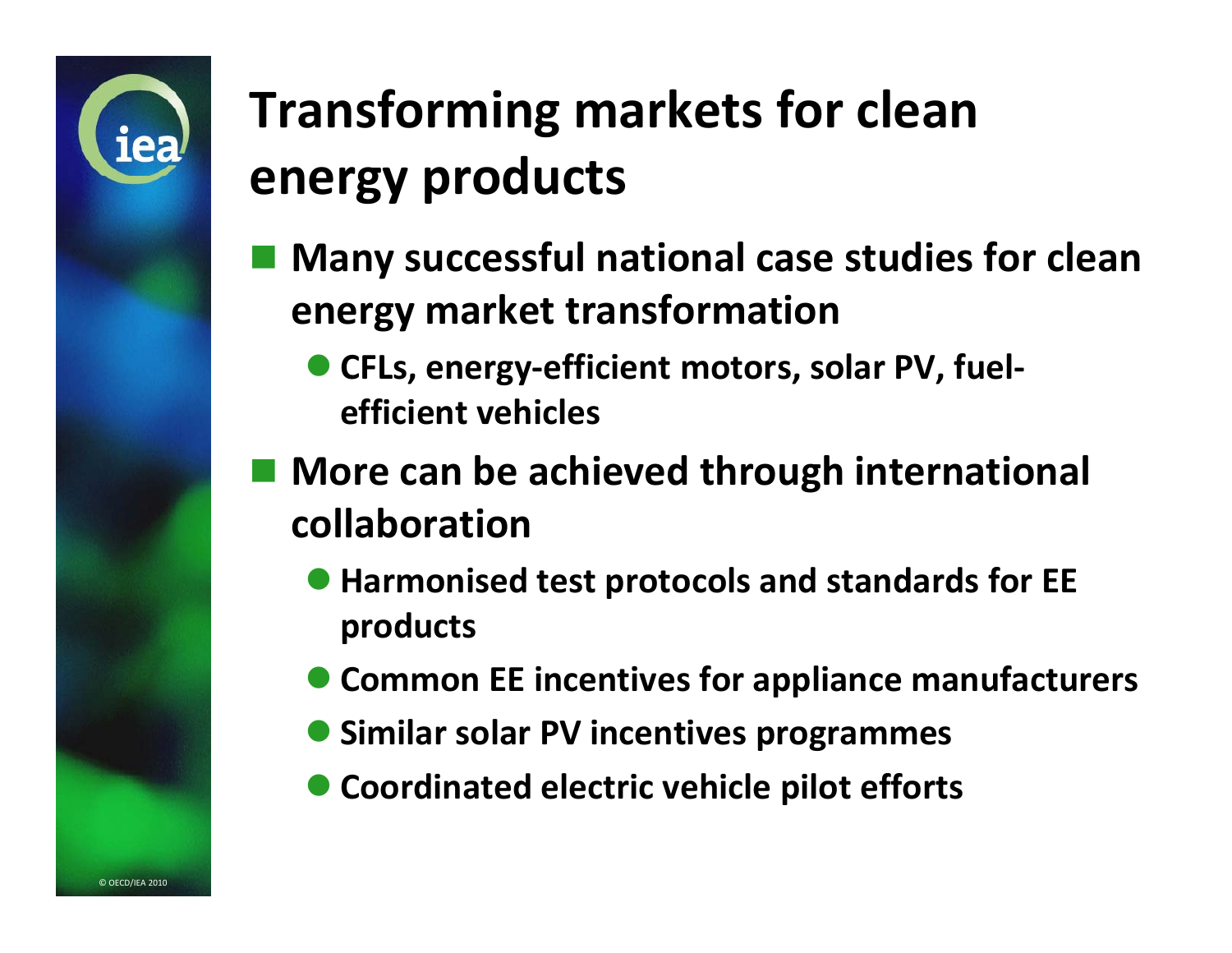

**Global cooperation can transform end‐use electrical equipment markets** 

**Action needed to accelerate market transformation on:**

- **1. Refrigerator and freezers**
- **2. Domestic lighting**
- **3. Televisions**
- **4. Air conditioners**
- **5. Electric motors**
- **6. Network standby power**

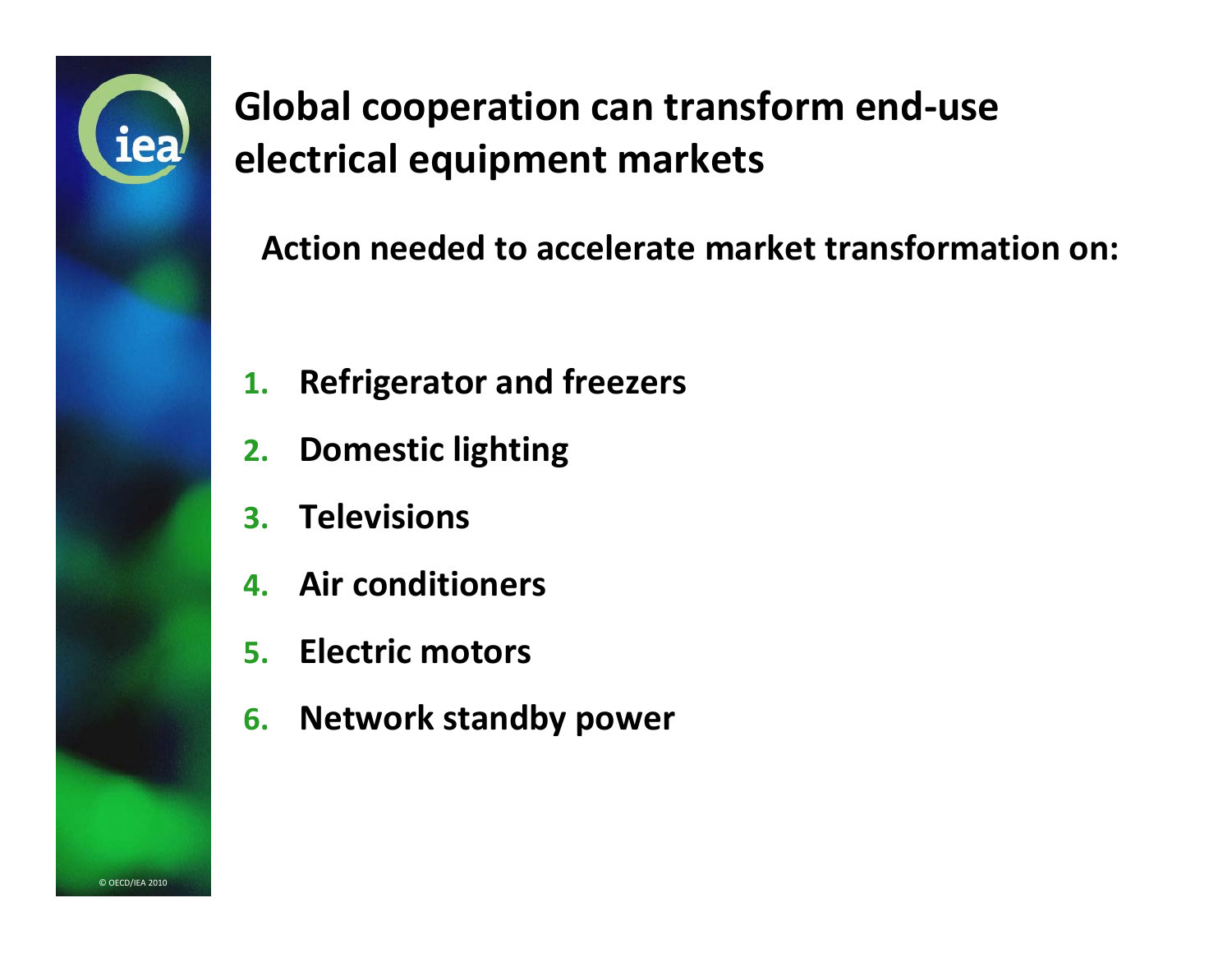

© OECD/IEA 2010

### **Evolution of light‐duty vehicle sales by technology**



*In the BLUE Map scenario advanced technologies such as technologies, plug‐in hybrid, all‐electric and fuel‐cell vehicles, dominate sales after 2030.*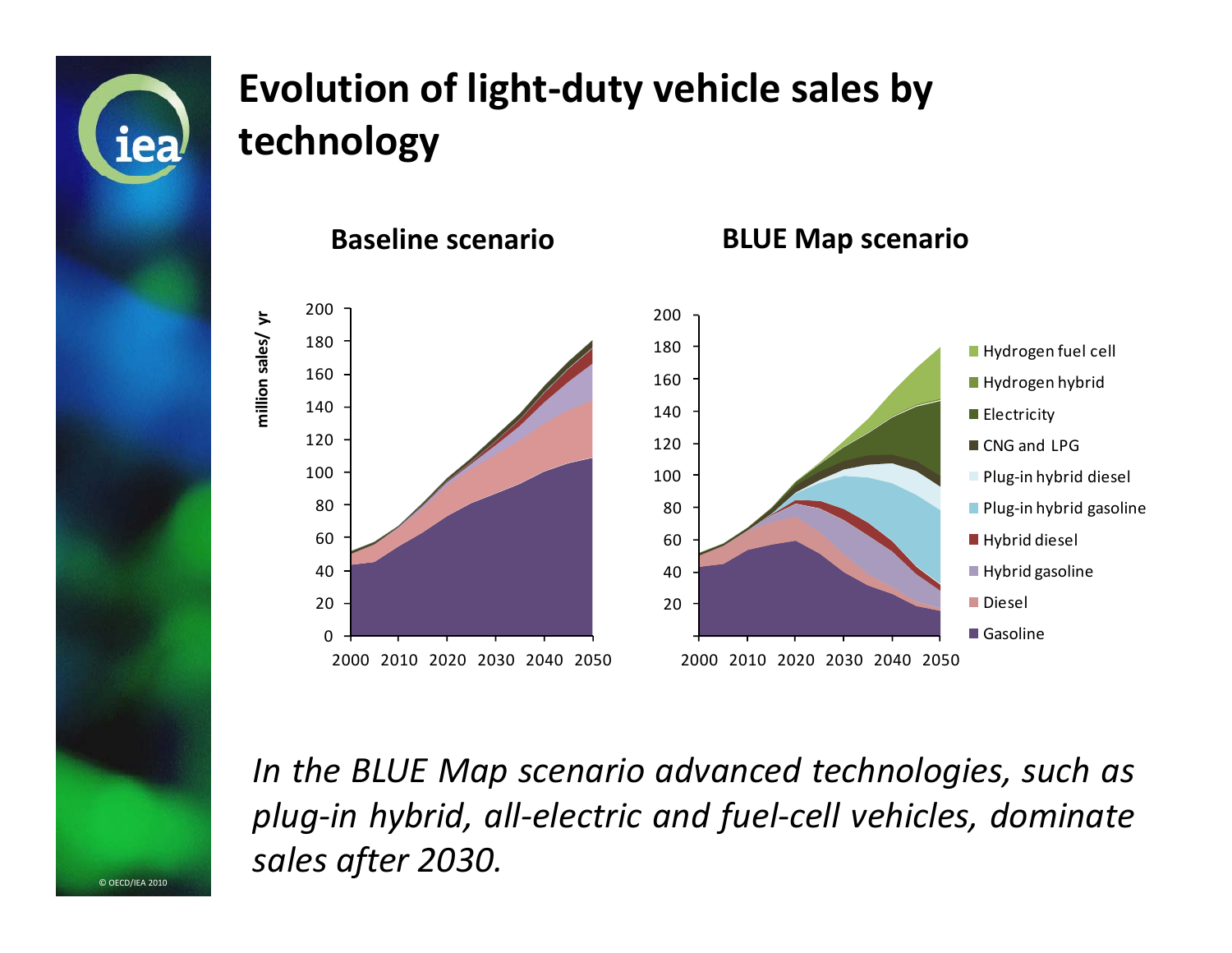

# **PV markets rapidly expanding**



*Over 7 GW of new additions in 2009 Up to 22 GW of cumulative installed capacity*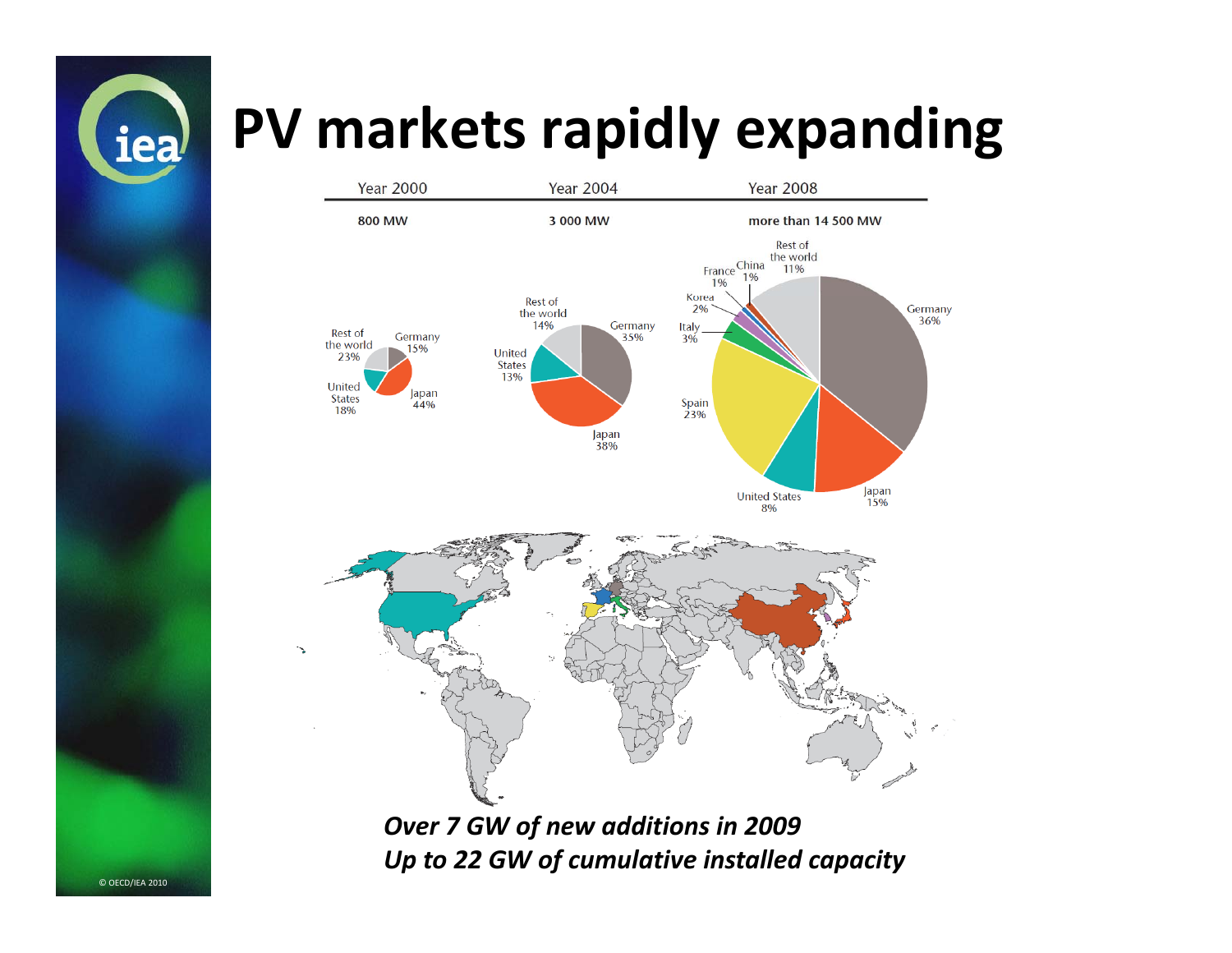

#### **Decarbonising the Power sector: CCS is one par<sup>t</sup> of story alongside nuclear and renewables**

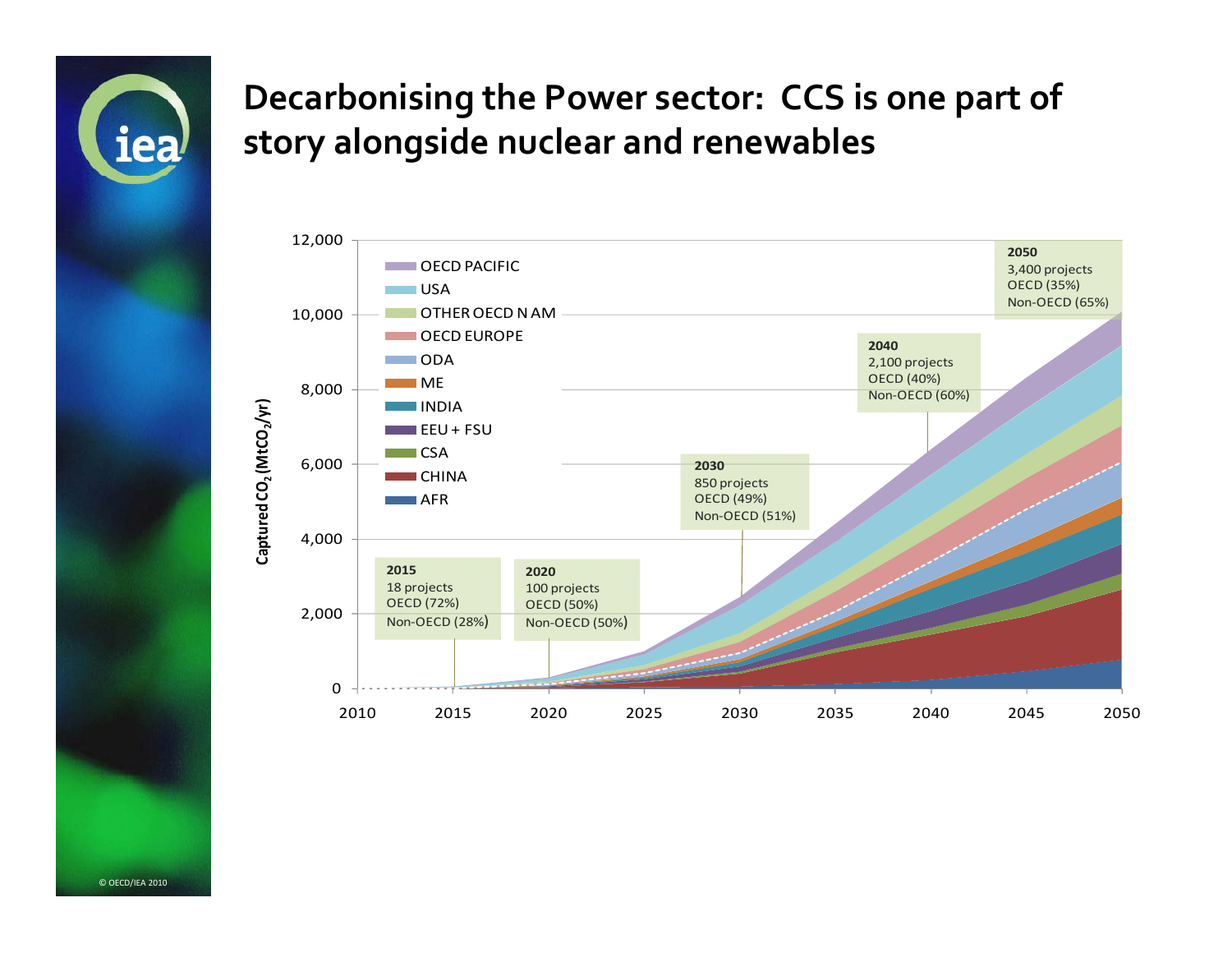

© OECD/IEA 2010

## **Public clean energy RD&D: Post‐stimulus strategies needed**



*Stimulus packages are <sup>a</sup> one‐time funding increase; how to achieve sustained higher levels of investment?*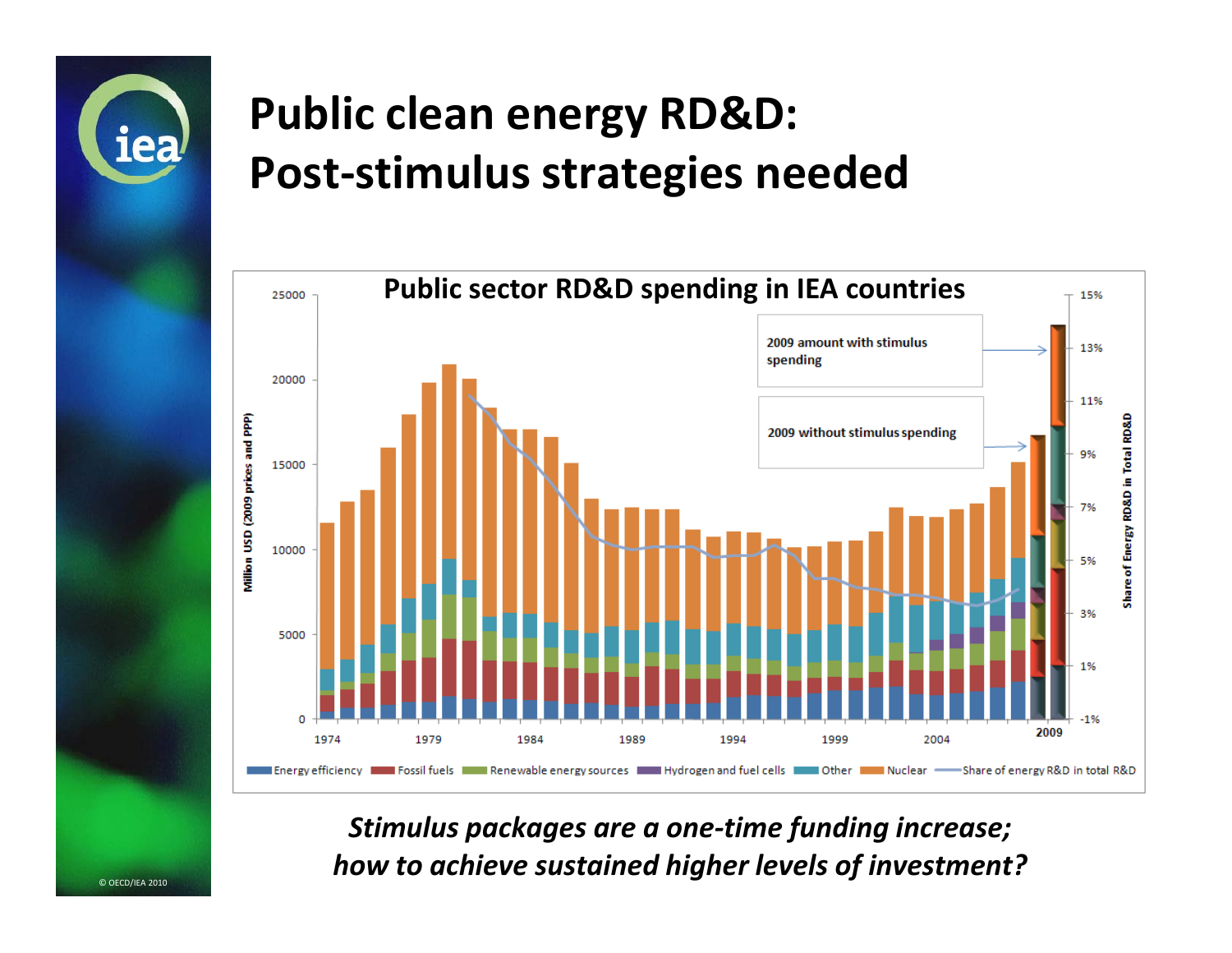

© OECD/IEA 2010

## **Incentivising Investment**

- Public spending is one proven way to accelerate economic growth and energy technology innovation
- Need to leverage new private investment by providing long‐term, stable standards and incentives
- More of these types of strategic approaches are needed:
	- $\bullet$  **India's National Clean Energy Fund** for research and innovation, financed by <sup>a</sup> levy on coal
	- **Korea's "Green New Deal" strategy**, which funds 17 new growth engines and supports RD&D
	- The **US Advanced Research Projects Agency – Energy**, helps high risk, high return technologies bridge the valley of death
	- The **UK's Green Investment Bank with \$3B** in initial funds for large‐ scale clean energy demonstration projects
	- $\bullet$  **China's** 2009 investment in **electricity grid development** in 2009 was its highest ever, and plans to invest **\$44B in advanced vehicles** t over the next 5 years